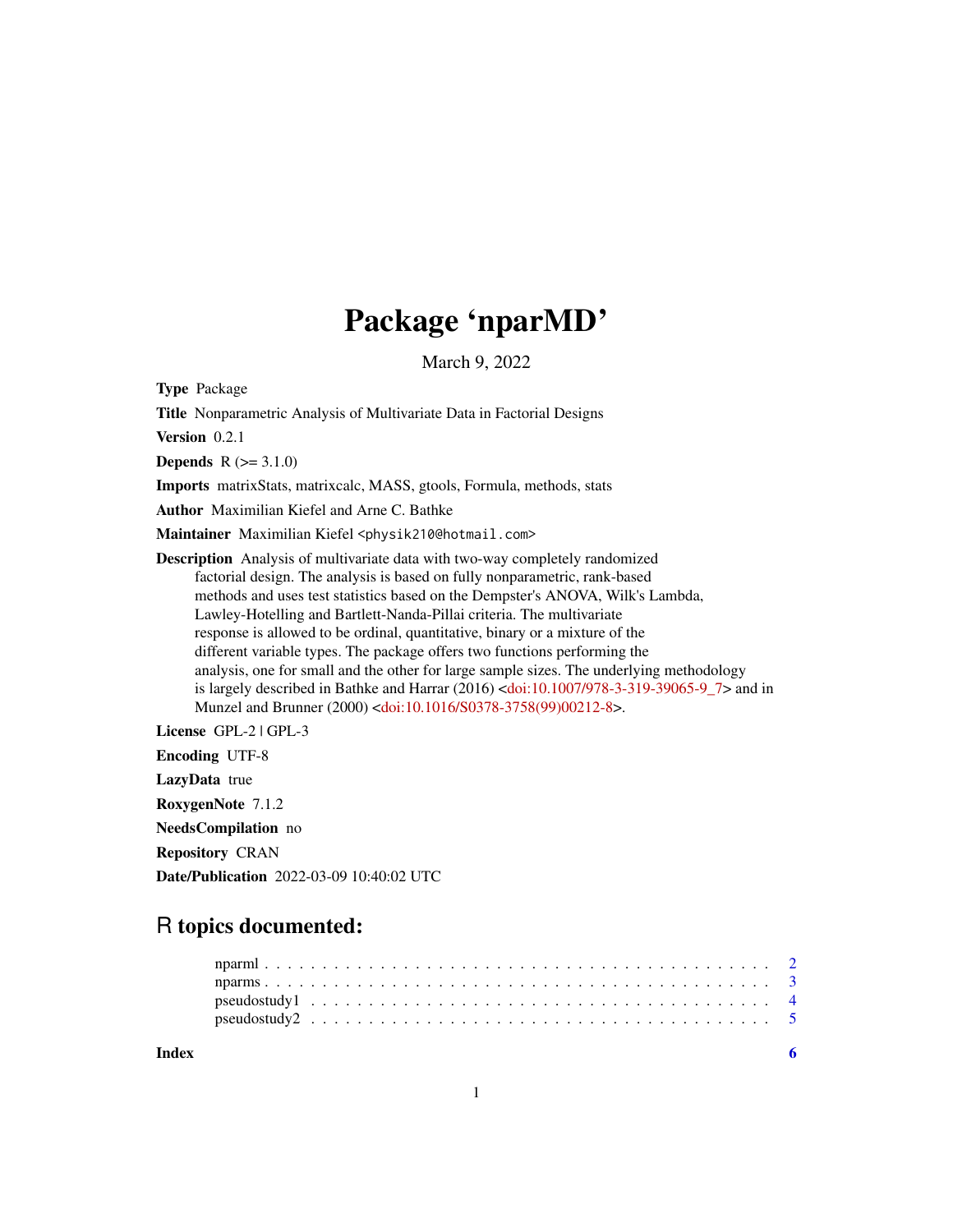<span id="page-1-0"></span> $2$  nparml

nparml *Nonparametric Test For Multivariate Data With Two-Way Layout Factorial Design - Large Samples*

#### Description

Analysis of multivariate data with two-way completely randomized factorial design - version for large samples. The analysis is based on fully nonparametric, rank-based methods and uses an F-approximation for 'Dempster's ANOVA' and a chisquare-approximation for the criteria called 'Wilks Lambda', 'Lawley-Hotelling' and 'Bartlett-Nanda-Pillai'. These approximations are given by the asymtotic distribution of these statistics under true null-hypothesis. In contrast to the normalapproximated test (as used in the small sample version) it is designed for data with large samples (see details) while the number of factorial levels is allowed to be small. The multivariate response is allowed to be ordinal, quantitative, binary or a mixture of the different variable types. The test statistics are constructed using nonparametric relative effect estimators.

#### Usage

nparml(formula, data)

#### Arguments

| formula | an object of class "formula" with two explanatory variables (factors), see exam-<br>ples. |
|---------|-------------------------------------------------------------------------------------------|
| data    | an object of class "data.frame" containing the variables in the formula                   |

### Details

The data is analysed for main effects and interaction effect of the explanatory factors. In each case the null hypothesis "no effect" is testet. In order to obtain reliable results the considered data should include at least 7 observations per factor level combination. This method is only implemented for complete data sets without missing values.

#### Value

Returns a list of data frames providing the values of the test statistics, p-values, degrees of freedom, factor levels, and groupsize per factor level combination.

#### References

Kiefel M., Bathke A.C. (2020) Rank-Based Analysis of Multivariate Data in Factorial Designs and Its Implementation in R In: Nonparametric Statistics (285-294) Springer Proceedings in Mathematics & Statistics Springer International Publishing, Cham

Bathke A.C., Harrar S.W. (2016) Rank-Based Inference for Multivariate Data in Factorial Designs. In: Liu R., McKean J. (eds) Robust Rank-Based and Nonparametric Methods. Springer Proceedings in Mathematics & Statistics, vol 168. Springer, Cham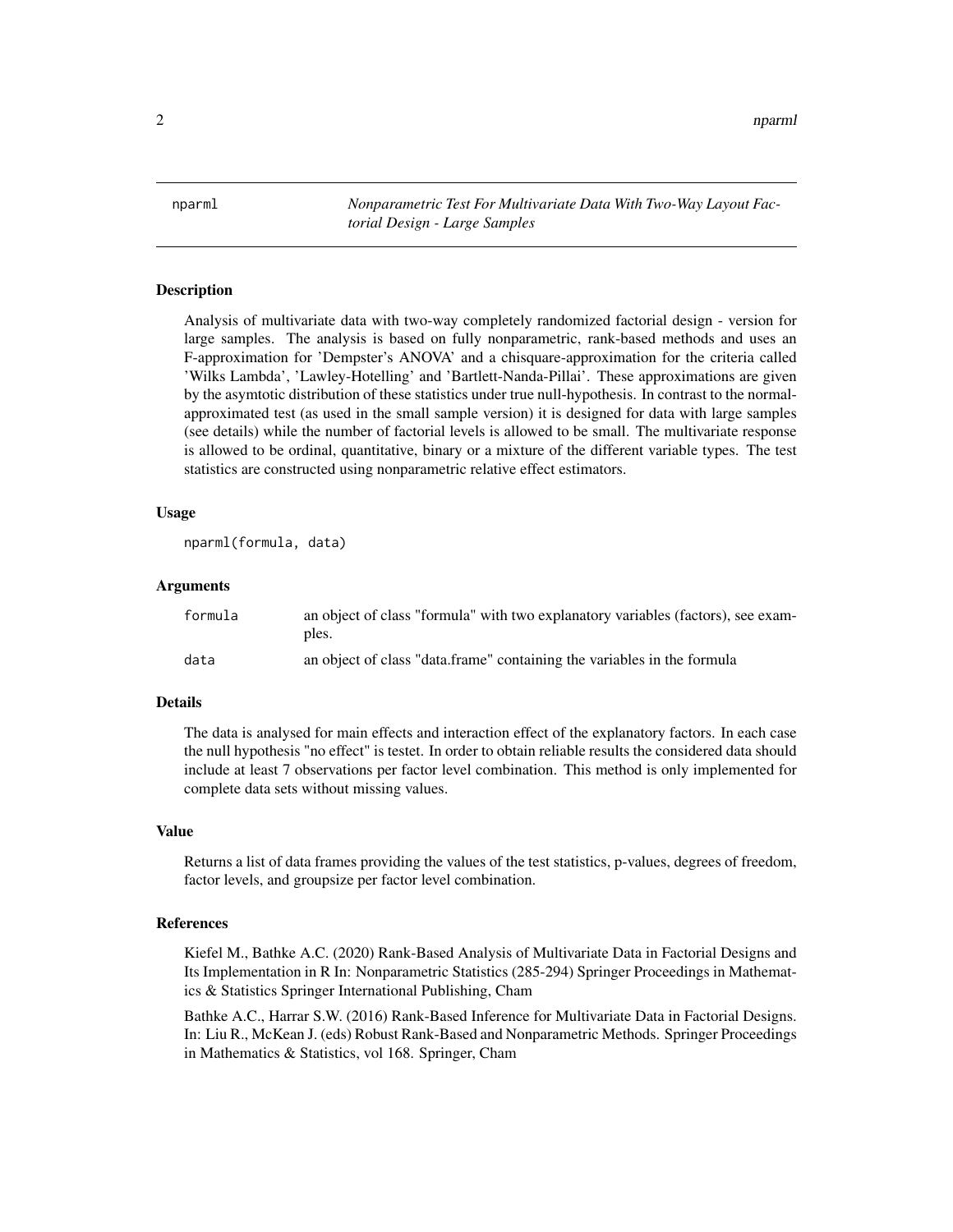#### <span id="page-2-0"></span>nparms 3

Harrar S.W., Bathke A.C. (2012) A modified two-factor multivariate analysis of variance: asymptotics and small sample approximations (and erratum). In: Annals of the Institute of Statistical Mathematics, 64(1&5):135-165&1087, 2012.

Brunner E., Dette H., Munk A. (1997) Box-Type Approximations in Nonparametric Factorial Designs In: Journal of the American Statistical Association, 92(440):1494-1502

#### Examples

data(pseudostudy1) nparml(resp1|resp2|resp3~treatment\*age, pseudostudy1)

nparms *Nonparametric Test For Multivariate Data With Two-Way Layout Factorial Design - Small Samples*

#### Description

Analysis of multivariate data with two-way completely randomized factorial design - version for small samples. The analysis is based on fully nonparametric, rank-based methods and uses a N(0,1)-approximation for test statistics based on 'Dempster's ANOVA', 'Wilk's Lambda', 'Lawley-Hotelling' and 'Bartlett-Nanda-Pillai' criteria. This approximation is established by the asymptotic distribution of these four statistics under true null-hypothesis if one of the explanatory factors has a large number of levels. The multivariate response is allowed to be ordinal, quantitative, binary or a mixture of the different variable types. The test statistics are constructed using nonparametric relative effect estimators.

#### Usage

nparms(formula,data)

#### Arguments

| formula | an object of class "formula" with two explanatory variables (factors), see exam-<br>ples. |
|---------|-------------------------------------------------------------------------------------------|
| data    | an object of class "data.frame" containing the variables in the formula                   |

#### Details

This method is only implemented for complete data sets without missing values. The data is analysed for main effects and interaction effect of the explanatory factors. In each case the null hypothesis "no effect" is testet. The explanatory factor that has the higher number of levels is automatically designated as factor "A". The covariance matrix estimation requires at least 4 observations (observation vectors) per factor level combination. As the estimation is very time-consuming for large groups it is performed wih a random selection of observations when a group exceeds a size of 6 observation vectors.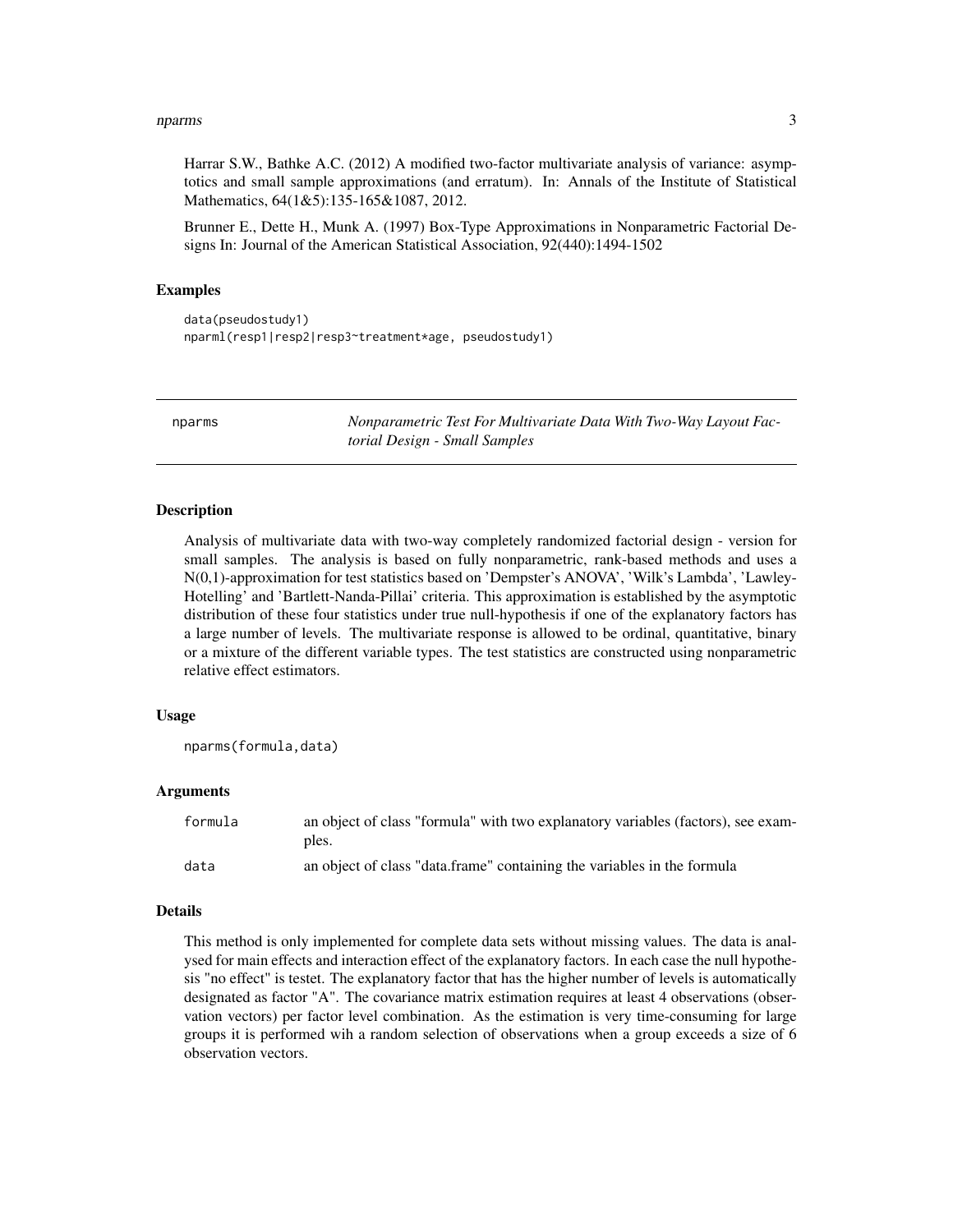#### <span id="page-3-0"></span>Value

Returns a list of data frames providing the values of the test statistics, p-values, degrees of freedom, factor levels, and groupsize per factor level combination.

#### References

Kiefel M., Bathke A.C. (2020) Rank-Based Analysis of Multivariate Data in Factorial Designs and Its Implementation in R In: Nonparametric Statistics (285-294) Springer Proceedings in Mathematics & Statistics Springer International Publishing, Cham

Bathke A.C., Harrar S.W. (2016) Rank-Based Inference for Multivariate Data in Factorial Designs. In: Liu R., McKean J. (eds) Robust Rank-Based and Nonparametric Methods. Springer Proceedings in Mathematics & Statistics, vol 168. Springer, Cham

Harrar S.W., Bathke A.C. (2012) A modified two-factor multivariate analysis of variance: asymptotics and small sample approximations (and erratum). In: Annals of the Institute of Statistical Mathematics, 64(1&5):135-165&1087, 2012.

Brunner E., Dette H., Munk A. (1997) Box-Type Approximations in Nonparametric Factorial Designs In: Journal of the American Statistical Association, 92(440):1494-1502

#### Examples

```
data(pseudostudy2)
nparms(resp1|resp2|resp3~treatment*age, pseudostudy2)
```
pseudostudy1 *pseudostudy dataset 1*

#### Description

Example data set in a two-way layout without effects (in terms of disribution) by factors "treatment" and "age". In constrast to the 'pseudostudy2' data set the number of factorial levels is low while the number of observations per factor level combination is large.

#### Usage

```
data(pseudostudy1)
```
#### Format

pseudostudy consists of 56 cases (rows) and 5 variables where 'treatment'('age') is considered to be the explanatory factor 'A'('B') and the variables resp1, resp2. resp3 form the response vector.

#### Examples

data(pseudostudy1)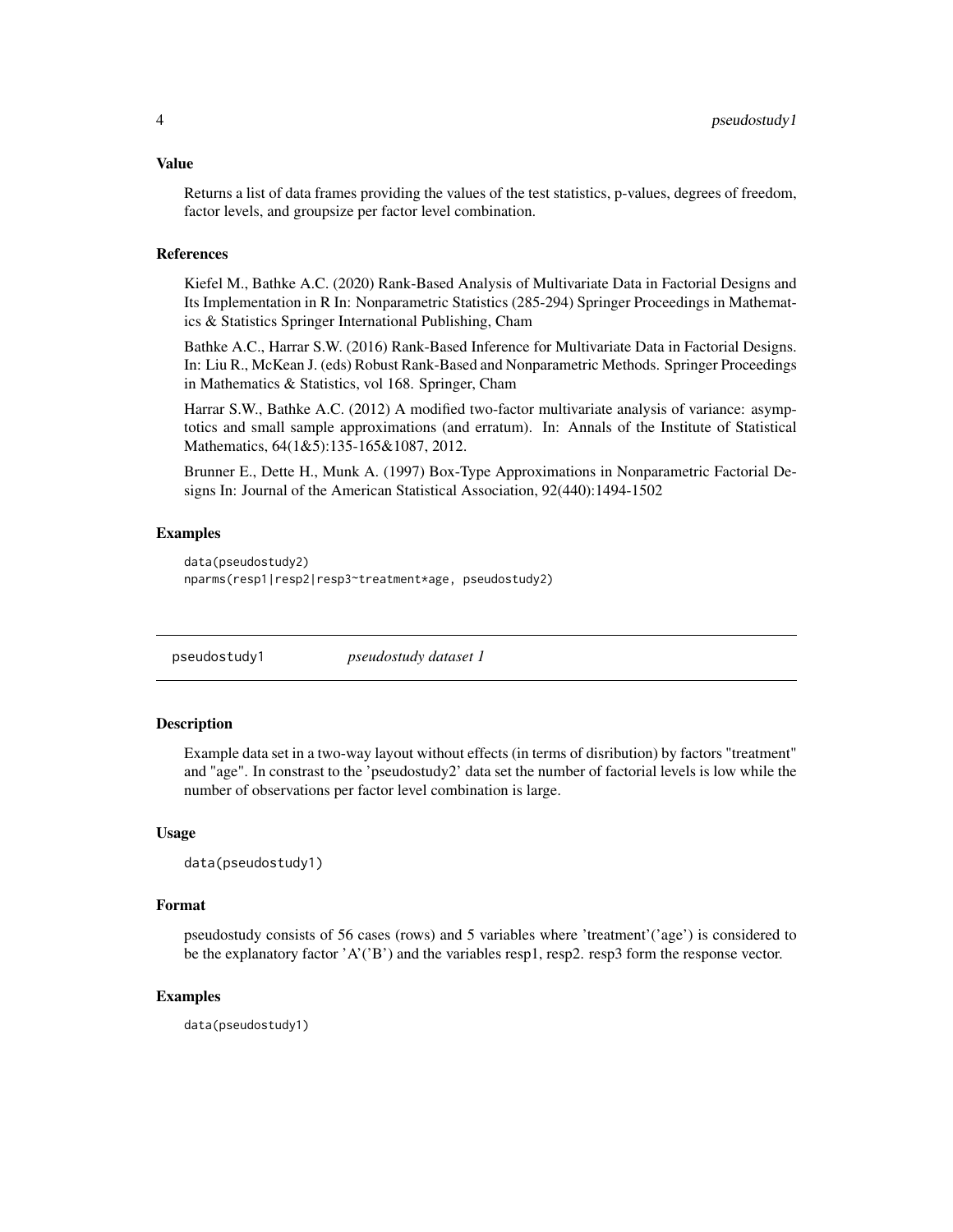<span id="page-4-0"></span>

### Description

Example data set in a two-way layout without effects (in terms of disribution) by factors "treatment" and "age".

#### Usage

data(pseudostudy2)

#### Format

pseudostudy consists of 107 cases (rows) and 5 variables where 'treatment'('age') is considered to be the explanatory factor 'A'('B') and the variables resp1, resp2. resp3 form the response vector.

#### Examples

data(pseudostudy2)